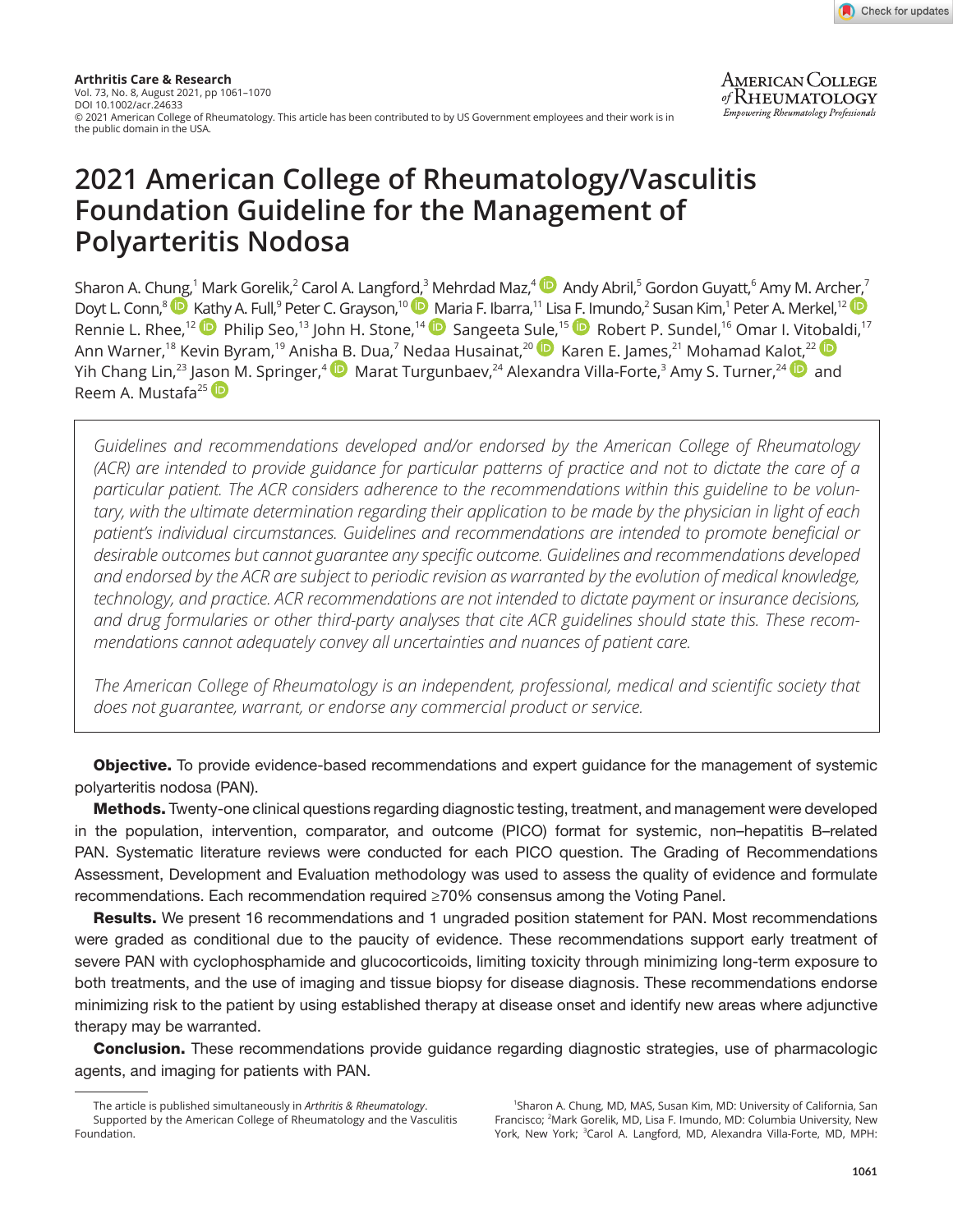## **INTRODUCTION**

Polyarteritis nodosa (PAN) is a systemic necrotizing vasculitis that primarily affects medium-sized vessels (1). Patients frequently present with systemic symptoms such as fever and weight loss. The most common clinical presentations include neurologic manifestations such as mononeuritis multiplex and peripheral neuropathy, cutaneous manifestations such as nodules and livedo reticularis, renal manifestations such as hypertension, and gastrointestinal manifestations such as abdominal pain (2). Diagnosis is generally confirmed by tissue biopsy of an affected organ or angiography if tissue biopsy cannot be obtained. Typical histologic findings include mixed-cell inflammatory infiltrates in the vessel wall and fibrinoid necrosis, with an absence of granulomas and giant cells (3). Findings on angiography include saccular or fusiform aneurysms and stenotic lesions in the mesenteric, hepatic, and renal arteries and their subsequent branches. Although PAN is becoming increasingly rare due to the prevention of hepatitis B viral (HBV) infection, it remains a potentially devastating diagnosis, with severe PAN having a mortality rate of 40% at 5 years (3).

Given the increasing options available to treat systemic vasculitis, the American College of Rheumatology (ACR) and the Vasculitis Foundation (VF) supported the development of guidelines for the management of large, medium, and small vessel vasculitis. This guideline presents evidence-based recommendations for the diagnostic testing, treatment, and management of PAN as an exemplar of medium vessel vasculitis. Of note, this guideline focuses on systemic PAN. Since HBV-associated PAN as well as cutaneous PAN are generally managed differently from systemic idiopathic PAN, they were excluded from this guideline.

Although this guideline may inform an international audience, these recommendations were developed considering the experience with and availability of treatment and diagnostic options in the US.

## **METHODS**

This guideline followed the ACR guideline development process ([https://www.rheumatology.org/Practice-Quality/Clinical-](https://www.rheumatology.org/Practice-Quality/Clinical-Support/Clinical-Practice-Guidelines)[Support/Clinical-Practice-Guidelines\)](https://www.rheumatology.org/Practice-Quality/Clinical-Support/Clinical-Practice-Guidelines) using the Grading of Recommendations Assessment, Development and Evaluation (GRADE) methodology to rate the quality of evidence and develop recommendations (4,5). ACR policy guided the management of conflicts of interest and disclosures ([https://www.rheumatolo](https://www.rheumatology.org/Practice-Quality/Clinical-Support/Clinical-Practice-Guidelines/Vasculitis) [gy.org/Practice-Quality/Clinical-Support/Clinical-Practice-Guide](https://www.rheumatology.org/Practice-Quality/Clinical-Support/Clinical-Practice-Guidelines/Vasculitis) [lines/Vasculitis\)](https://www.rheumatology.org/Practice-Quality/Clinical-Support/Clinical-Practice-Guidelines/Vasculitis). Supplementary Appendix 1 (available on the *Arthritis Care & Research* website at [http://onlinelibrary.wiley.com/](http://onlinelibrary.wiley.com/doi/10.1002/acr.24633/abstract) [doi/10.1002/acr.24633/abstract\)](http://onlinelibrary.wiley.com/doi/10.1002/acr.24633/abstract) presents a detailed description of the methods. Briefly, the Literature Review team undertook systematic literature reviews for predetermined questions specifying the clinical population, intervention, comparator, and outcomes (PICO). An in-person Patient Panel of 11 individuals with different types of vasculitis (1 patient with PAN) was moderated by a member of the Literature Review team (ABD). This Patient Panel reviewed the evidence report (along with a summary and interpretation by the moderator) and provided patient perspectives and preferences. An Expert Panel provided expert knowledge to inform discussion of the PICO questions and findings of the literature review. The Voting Panel comprised 9 adult rheumatologists, 5 pediatric rheumatologists, and 2 patients; they reviewed the Literature Review team's evidence summaries and, bearing in mind the Patient Panel's deliberations, formulated and voted on recommendations. A recommendation required ≥70% consensus among the Voting Panel.

#### **How to interpret the recommendations**

A *strong* recommendation is typically supported by moderateto high-quality evidence (e.g., multiple randomized controlled

Cleveland Clinic Foundation, Cleveland, Ohio; <sup>4</sup> Mehrdad Maz, MD, Jason M. Springer, MD, MS: University of Kansas Medical Center, Kansas City; <sup>5</sup>Andy Abril, MD: Mayo Clinic, Jacksonville, Florida; <sup>6</sup>Gordon Guyatt, MD, MSc, FRCP, OC: McMaster University, Hamilton, Ontario, Canada; <sup>7</sup>Amy M. Archer, MD, PhD, Anisha B. Dua, MD, MPH: Northwestern University, Chicago, Illinois; <sup>8</sup>Doyt L. Conn, MD: Emory University, Atlanta, Georgia; <sup>9</sup>Kathy A. Full, BA, MA: Springfield, Illinois; <sup>10</sup>Peter C. Grayson, MD, MSc: National Institute of Arthritis and Musculoskeletal and Skin Diseases, NIH, Bethesda, Maryland; <sup>11</sup>Maria F. Ibarra, MD: Children's Mercy Hospital, Kansas City, Missouri; <sup>12</sup>Peter A. Merkel, MD, MPH, Rennie L. Rhee, MD: University of Pennsylvania, Philadelphia; <sup>13</sup>Philip Seo, MD, MHS: Johns Hopkins University, Baltimore, Maryland; <sup>14</sup>John H. Stone, MD, MPH: Massachusetts General Hospital, Boston; <sup>15</sup>Sangeeta Sule, MD, PhD: Children's National Hospital, Washington, DC; <sup>16</sup>Robert P. Sundel, MD: Boston Children's Hospital, Boston, Massachusetts; <sup>17</sup>Omar I. Vitobaldi, MSEE: Chicago, Illinois; <sup>18</sup>Ann Warner, MD: Saint Luke's Health System, Kansas City, Missouri; <sup>19</sup>Kevin Byram, MD: Vanderbilt University, Nashville, Tennessee; <sup>20</sup>Nedaa Husainat, MD: SSM Health-St. Mary's Hospital, St. Louis, Missouri; <sup>21</sup>Karen E. James, MD, MSCE: University of Utah, Salt Lake City; <sup>22</sup>Mohamad Kalot, MD: State University of New York at Buffalo; <sup>23</sup>Yih Chang Lin, MD: University of South Florida, Tampa; <sup>24</sup>Marat Turgunbaev, MD, MPH, Amy S. Turner: American College of Rheumatology, Atlanta, Georgia; <sup>25</sup>Reem A. Mustafa, MD, FACP, MPH, PhD: University of Kansas Medical Center, Kansas City, and McMaster University, Hamilton, Ontario, Canada

Drs. Chung and Gorelik contributed equally to this work.

Dr. Langford has received consulting fees, speaking fees, and/or honoraria from Bristol Myers Squibb (less than \$10,000) and research grants from Bristol Myers Squibb, GlaxoSmithKline, and Genentech. Dr. Grayson has submitted a patent application for the diagnosis and treatment of vacuoles, E1 enzyme, x-linked, autoinflammatory, somatic (VEXAS) syndrome. Dr. Merkel has received consulting fees, speaking fees, and/or honoraria from AbbVie, Biogen, Bristol Myers Squibb, CSL Behring, Genentech/Roche, Genzyme/GlaxoSmithKline, Insmed, Janssen, Kiniksa, Kyverna, Pfizer, Sparrow, and Takeda (less than \$10,000 each) and from AstraZeneca, InflaRx, and ChemoCentryx (more than \$10,000 each), research support from AstraZeneca, Boehringer Ingelheim, Bristol Myers Squibb, Celgene, ChemoCentryx, Forbius, Genetech/Roche, Sanofi-Genzyme, Glaxo-SmithKline, and InflaRx, and royalties from *UpToDate*. Dr. Stone has received consulting fees, speaking fees, and/or honoraria from Roche and Genentech (less than \$10,000 each). Dr. Sule holds a patent related to the development of the Glucocorticoid Toxicity Index. Dr. Sundel has received royalties from *UpToDate*. Dr. Dua has received consulting fees, speaking fees, and/ or honoraria from ChemoCentryx and AbbVie (less than \$10,000 each). No other disclosures relevant to this article were reported.

Address correspondence to Sharon A. Chung, MD, MAS, 513 Parnassus Avenue, Medical Sciences S865, UCSF Box 0500, San Francisco, CA 94143. Email: [Sharon.Chung@ucsf.edu](mailto:Sharon.Chung@ucsf.edu).

Submitted for publication September 25, 2020; accepted in revised form April 13, 2021.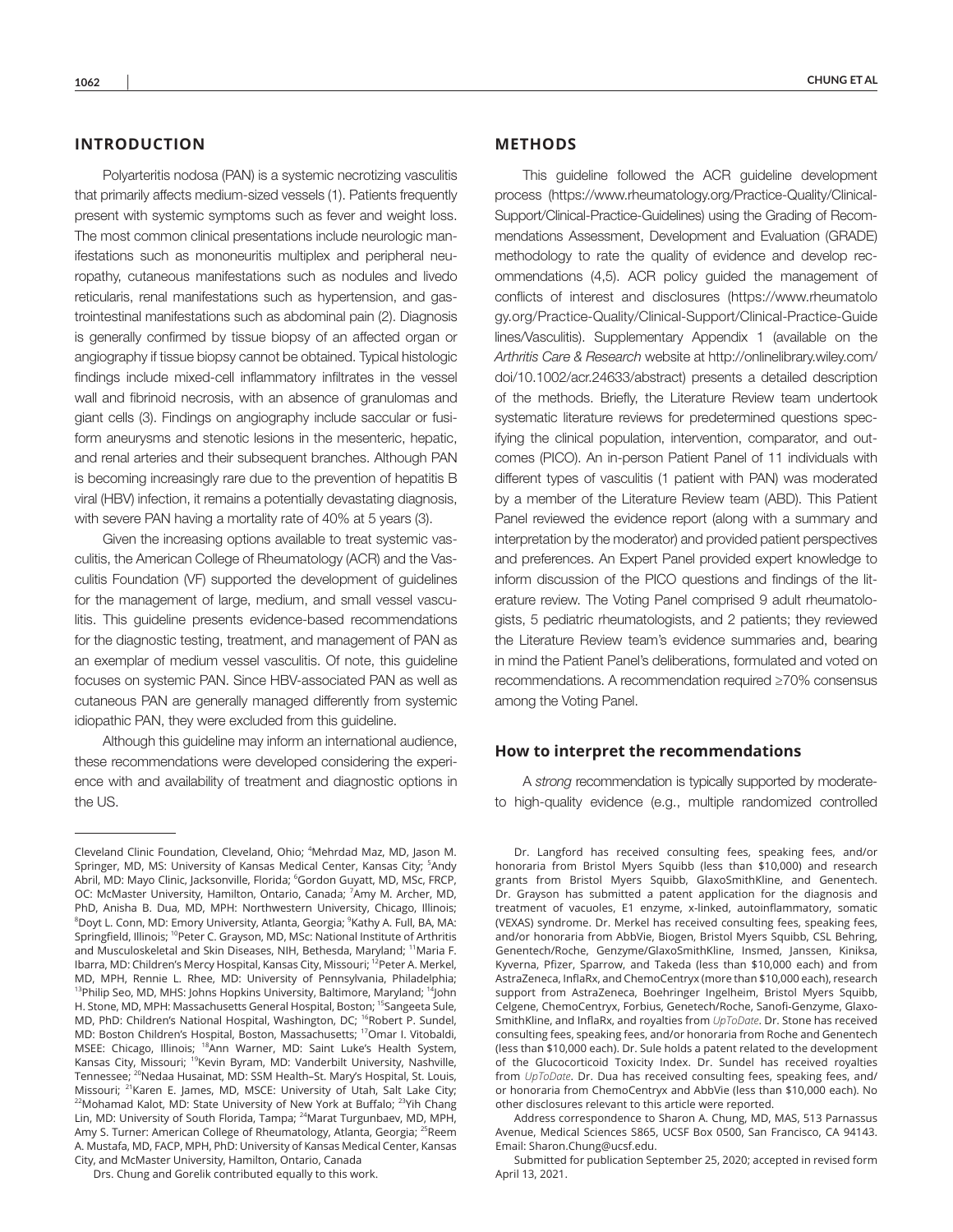trials). For a strong recommendation, the recommended course of action would apply to all or almost all patients. Only a small proportion of clinicians/patients would not want to follow the recommendation. In rare instances, a strong recommendation may be based on very low– to low-certainty evidence. For example, an intervention may be strongly recommended if it is considered lowcost, without harms, and the consequence of not performing the intervention may be catastrophic. An intervention may be strongly recommended against if there is high certainty that the intervention leads to more harm than the comparison with very low or low certainty about its benefit (6).

A *conditional* recommendation is generally supported by lower-quality evidence or a close balance between desirable and undesirable outcomes. For a conditional recommendation, the recommended course of action would apply to the majority of the patients, but the alternative is a reasonable consideration. Conditional recommendations always warrant a shared decisionmaking approach. We specify conditions under which the alternative may be considered.

In some instances, the committee found that the evidence for a particular PICO question did not support a graded recommendation or did not favor one intervention over the other. However, the Voting Panel believed that the PICO question addressed a commonly encountered clinical question and thus felt that providing guidance for this question was warranted. For these situations, we present "ungraded position statements," which reflect general views of the Voting Panel.

In this evidence-based guideline, we explicitly used the best evidence available and present that in a transparent manner for the clinician reader/user (7). In some instances, this includes randomized trials in which the interventions under consideration are directly compared. The GRADE system rates evidence that comes exclusively from the collective experience of the Voting Panel and Patient Panel members as "very low quality" evidence (5).

For each recommendation, details regarding the PICO questions and the GRADE evidence tables can be found in Supplementary Appendix 2 ([http://onlinelibrary.wiley.com/doi/10.1002/](http://onlinelibrary.wiley.com/doi/10.1002/acr.24633/abstract) [acr.24633/abstract\)](http://onlinelibrary.wiley.com/doi/10.1002/acr.24633/abstract).

# **RESULTS**

For the evidence report, the Literature Review team summarized 127 articles to address 21 PICO questions for PAN.

The following recommendations and ungraded position statements are for systemic PAN and do not apply to isolated cutaneous or HBV-related PAN. Table 1 presents definitions of selected terms used in the recommendations, including the definition of severe and nonsevere disease, as well as dosing ranges for glucocorticoids. Table 2 presents the recommendations with their supporting PICO questions and levels of evidence. Figure 1 provides key recommendations for the treatment for PAN. All but 1 of the recommendations are conditional, primarily due to lack of high-quality evidence (e.g., randomized controlled trials) supporting the recommendation.

# **Vascular imaging, tissue biopsy, and diagnostic testing**

Recommendation: For patients with suspected PAN, we conditionally recommend using abdominal vascular imaging to aid in establishing a diagnosis and determining the extent of disease.

Evidence for the use of routine diagnostic imaging is limited, with no comparative trials available. In single-arm studies that were performed when diagnostic criteria for PAN were not well defined,

|  |  |  |  | <b>Table 1.</b> Definitions of selected terms used in the recommendations for PAN* |  |
|--|--|--|--|------------------------------------------------------------------------------------|--|
|--|--|--|--|------------------------------------------------------------------------------------|--|

| Term                             | Definition                                                                                                                                                                                 |
|----------------------------------|--------------------------------------------------------------------------------------------------------------------------------------------------------------------------------------------|
| Disease states                   |                                                                                                                                                                                            |
| Suspected disease                | Clinical signs and/or symptoms suggestive of PAN and not explained by other conditions                                                                                                     |
| Active disease                   | New, persistent, or worsening clinical signs and/or symptoms attributed to PAN and not related to prior damage                                                                             |
| Severe disease                   | Vasculitis with life- or organ-threatening manifestations (e.g., renal disease, mononeuritis multiplex,<br>muscle disease, mesenteric ischemia, coronary involvement, limb/digit ischemia) |
| Nonsevere disease                | Vasculitis without life- or organ-threatening manifestations (e.g., mild systemic symptoms,<br>uncomplicated cutaneous disease, mild inflammatory arthritis)                               |
| Remission                        | Absence of clinical signs or symptoms attributed to PAN, on or off immunosuppressive therapy                                                                                               |
| Refractory disease               | Persistent active disease despite an appropriate course of immunosuppressive therapy                                                                                                       |
| Relapse                          | Recurrence of active disease following a period of remission                                                                                                                               |
| Treatments                       |                                                                                                                                                                                            |
| IV pulse GCs                     | IV methylprednisolone 500-1,000 mg/day (adults) or 30 mg/kg/day (children; maximum 1,000 mg/<br>day) or equivalent for 3-5 days                                                            |
| High-dose oral GCs               | Prednisone 1 mg/kg/day (adults; generally up to 80 mg/day) or 1-2 mg/kg/day (children; generally up<br>to 60 mg/day) or equivalent                                                         |
| Moderate-dose oral GCs           | Prednisone 0.25–0.5 mg/kg/day (adults; generally 10–40 mg/day) or ~0.5 mg/kg/day (children;<br>generally 10-30 mg/day) or equivalent                                                       |
| Low-dose oral GCs                | Prednisone ≤10 mg/day (adults) or ≤0.2 mg/kg/day (children; maximum 10 mg/day) or equivalent                                                                                               |
| Non-GC immunosuppressive therapy | Azathioprine, cyclophosphamide, methotrexate, mycophenolate mofetil                                                                                                                        |

\* PAN = polyarteritis nodosa; IV = intravenous; GCs = glucocorticoids.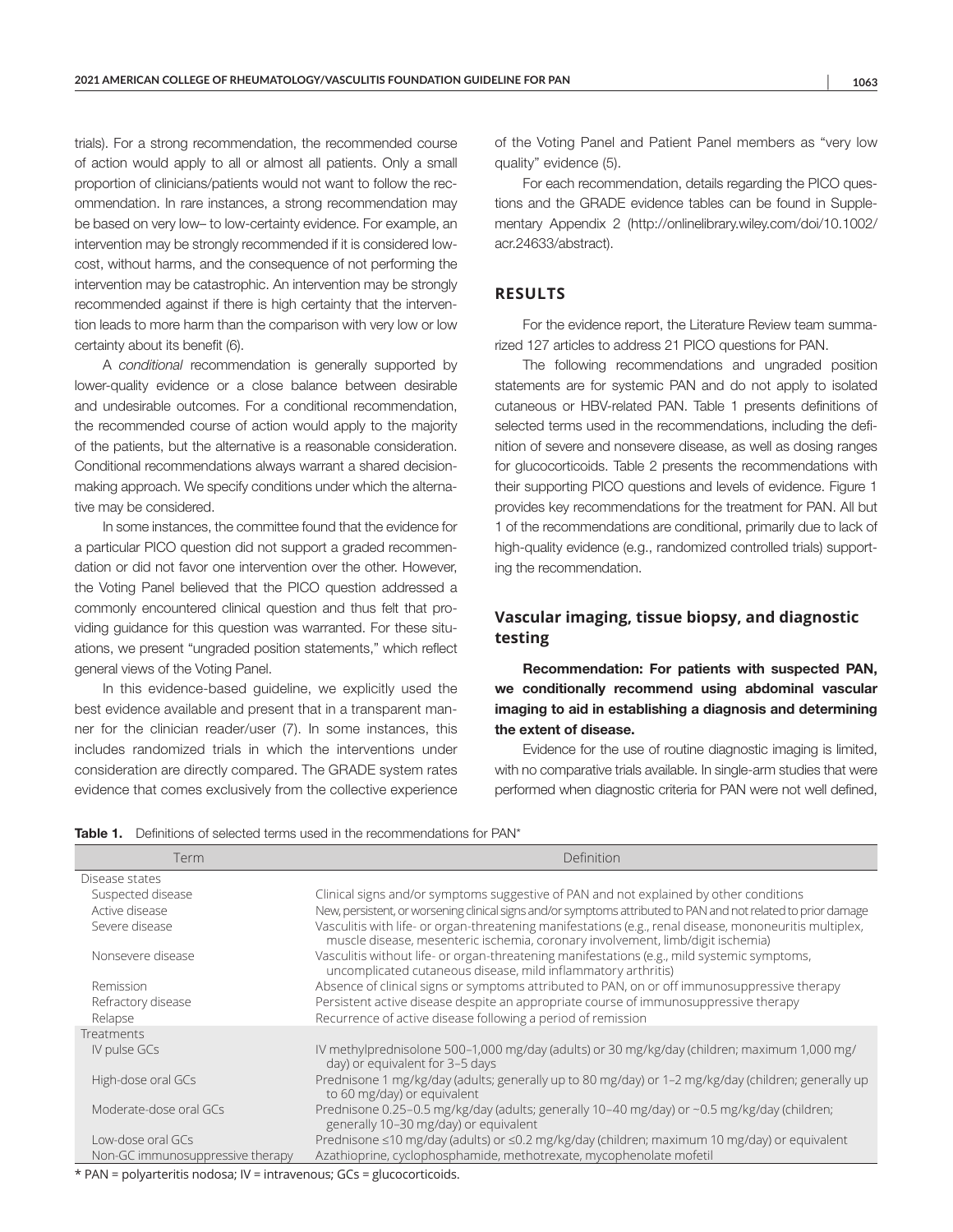#### Table 2. Recommendations/statements for the management of PAN\*

| Recommendation/statement                                                                                                                                                                                                                                                             | PICO question<br>informing<br>recommendation<br>and discussion | Level of<br>evidence |
|--------------------------------------------------------------------------------------------------------------------------------------------------------------------------------------------------------------------------------------------------------------------------------------|----------------------------------------------------------------|----------------------|
| Vascular imaging, tissue biopsy, and diagnostic testing                                                                                                                                                                                                                              |                                                                |                      |
| Recommendation: For patients with suspected PAN, we conditionally recommend using abdominal<br>vascular imaging to aid in establishing a diagnosis and determining the extent of disease.                                                                                            | 1                                                              | Very low             |
| Recommendation: For patients with a history of severe PAN with abdominal involvement who become<br>clinically asymptomatic, we conditionally recommend follow-up abdominal vascular imaging.                                                                                         | 19, 20                                                         | Very low             |
| Recommendation: For patients with suspected PAN involving the skin, we conditionally recommend<br>obtaining a deep-skin biopsy specimen (i.e., a biopsy reaching the medium-sized vessels of the<br>dermis) over a superficial skin punch biopsy to aid in establishing a diagnosis. | $\overline{2}$                                                 | Very low             |
| Recommendation: For patients with suspected PAN and peripheral neuropathy (motor and/or<br>sensory), we conditionally recommend obtaining a combined nerve and muscle biopsy over a<br>nerve biopsy alone to aid in establishing a diagnosis.                                        | 3                                                              | Very low             |
| Recommendation: For patients with a history of peripheral motor neuropathy secondary to PAN, we<br>conditionally recommend serial neurologic examinations instead of repeated electromyography/<br>nerve conduction studies (e.g., every 6 months) to monitor disease activity.      | 21                                                             | Very low             |
| Treatment of active disease                                                                                                                                                                                                                                                          |                                                                |                      |
| Recommendation: For patients with newly diagnosed active, severe PAN, we conditionally<br>recommend initiating treatment with IV pulse GCs over high-dose oral GCs.                                                                                                                  | $\overline{4}$                                                 | Very low             |
| Recommendation: For patients with newly diagnosed active, severe PAN, we conditionally recommend<br>initiating treatment with cyclophosphamide and high-dose GCs over high-dose GCs alone.                                                                                           | 5, 6, 10                                                       | Very low to low      |
| Recommendation: For patients with newly diagnosed active, severe PAN, we conditionally<br>recommend initiating treatment with cyclophosphamide and GCs over rituximab and GCs.                                                                                                       | 5, 6, 10                                                       | Very low to low      |
| Recommendation: For patients with newly diagnosed active, severe PAN who are unable to tolerate<br>cyclophosphamide, we conditionally recommend treating with other non-GC immunosuppressive<br>agents and GCs over GCs alone.                                                       | 8                                                              | Very low             |
| Recommendation: For patients with newly diagnosed active, nonsevere PAN, we conditionally<br>recommend treating with non-GC immunosuppressive agents and GCs over GCs alone.                                                                                                         | 12                                                             | Very low             |
| Recommendation: In patients with newly diagnosed active, severe PAN, we conditionally recommend<br>against using plasmapheresis combined with cyclophosphamide and GCs over cyclophosphamide<br>and GCs alone.                                                                       | 7, 16                                                          | Low                  |
| Recommendation: For patients with PAN in remission who are receiving non-GC immunosuppressive<br>therapy, we conditionally recommend discontinuation of non-GC immunosuppressive agents<br>after 18 months over continued (indefinite) treatment.                                    | 13                                                             | Very low             |
| Ungraded position statement: The optimal duration of GC therapy for PAN (e.g., tapering off by<br>6 months or longer than 6 months) is not well established, and thus, the duration of therapy<br>should be guided by the patient's clinical condition, values, and preferences.     | 11                                                             | Very low             |
| Treatment of refractory disease                                                                                                                                                                                                                                                      |                                                                |                      |
| Recommendation: For patients with severe PAN that is refractory to treatment with GCs and non-GC<br>immunosuppressive agents other than cyclophosphamide, we conditionally recommend switching<br>the non-GC immunosuppressive agent to cyclophosphamide, over increasing GCs alone. | 17                                                             | Very low             |
| Remission maintenance                                                                                                                                                                                                                                                                |                                                                |                      |
| Recommendation: For patients with newly diagnosed PAN who have achieved disease remission<br>with cyclophosphamide, we conditionally recommend transitioning to another non-GC<br>immunosuppressive agent over continuing cyclophosphamide.                                          | 9                                                              | Very low             |
| Other considerations                                                                                                                                                                                                                                                                 |                                                                |                      |
| Recommendation: For patients with PAN with nerve and/or muscle involvement, we conditionally<br>recommend physical therapy.                                                                                                                                                          | 14                                                             | Very low             |
| Recommendation: For patients with clinical manifestations of DADA2, we strongly recommend<br>treatment with tumor necrosis inhibitors over GCs alone.                                                                                                                                | 18                                                             | Low                  |

\* For the population, intervention, comparator, and outcome (PICO) questions used in the Grading of Recommendations Assessment, Development and Evaluation methodology, as developed for polyarteritis nodosa (PAN), please refer to Supplementary Appendix 2 (available on the *Arthritis Care & Research* website at <http://onlinelibrary.wiley.com/doi/10.1002/acr.24633/abstract>). IV = intravenous; GCs = glucocorticoids; DADA2 = deficiency of adenosine deaminase 2.

vascular imaging, in tandem with clinical signs and pathology, helped validate the diagnosis (8) and determine disease severity (9). This in turn can influence treatment decisions. Moreover, obtaining vascular imaging at disease onset facilitates identification of new vascular involvement during disease relapse. Vascular imaging may not be warranted if patients present with isolated findings such as mononeuritis multiplex or myopathy, or if there are no clinical features suggestive of abdominal arterial involvement

(such as absence of gastrointestinal or genitourinary symptoms, including renovascular hypertension). For children, clinicians should be mindful of minimizing repeated radiation exposure.

Clinicians currently use both conventional catheter-based dye angiography and noninvasive methods such as computed tomography (CT) or magnetic resonance (MR) angiography to diagnose PAN (10-12). Conventional angiography is the current gold standard due to its ability to provide better resolution, but it can be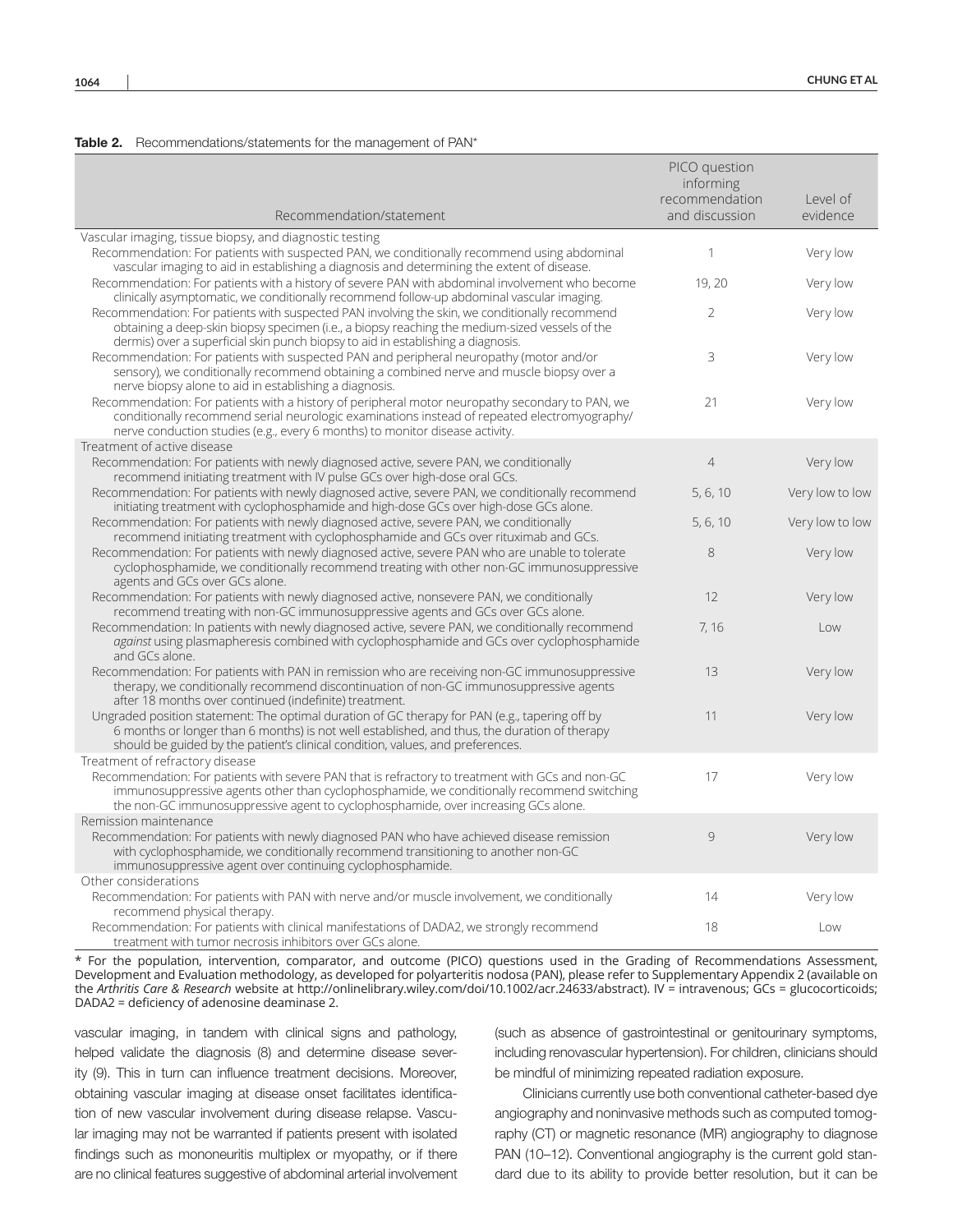

Key recommendations for the treatment of polyarteritis nodosa (PAN)

AZA = azathioprine, CYC = cyclophosphamide, GC = glucocorticoids, IV = intravenous, MTX = methotrexate Not directly addressed in recommendations

Figure 1. Key recommendations for the treatment of polyarteritis nodosa.

associated with complications, albeit at a very low rate (13,14). However, the resolution for noninvasive modalities is improving, and CT or MR angiography may provide additional information regarding the vessel wall that conventional angiography does not. Specifically, CT angiography may enable visualization of more of the distal branches of the mesenteric arteries than MR angiography, but MR angiography may be preferred in certain clinical situations (e.g., need to avoid iodinated contrast). In patients with a negative CT or MR angiogram result with a high degree of suspicion for abdominal involvement, it is reasonable to consider conventional angiography.

# Recommendation: For patients with a history of severe PAN with abdominal involvement who become clinically asymptomatic, we conditionally recommend follow-up abdominal vascular imaging.

Follow-up imaging permits assessment of disease control and treatment response. In the view of the Voting Panel, follow-up imaging is particularly important when baseline imaging demonstrates aneurysmal disease. The timing of follow-up imaging is dependent, in part, on clinical factors, such as the extent and severity of vascular abnormalities, overall disease course, and response to therapy. However, indefinite routine vascular imaging should be avoided if the abdominal vascular disease is shown to be quiescent.

Recommendation: For patients with suspected PAN involving the skin, we conditionally recommend obtaining a deep-skin biopsy specimen (i.e., a biopsy reaching the medium-sized vessels of the dermis) over a superficial skin punch biopsy to aid in establishing a diagnosis.

Indirect evidence (found in nonrandomized studies or studies in which findings were not primary aims) suggests that evaluation of deeper tissue is more effective at establishing a diagnosis of PAN (15,16), since a deeper-tissue sample is more likely to capture a medium-sized vessel. A deep-skin biopsy can be performed by a dermatologist as a deep (or "double") punch biopsy and does not necessarily require invasive resection. This recommendation had strong support from the Voting Panel but remains conditional due to limited evidence.

Recommendation: For patients with suspected PAN and peripheral neuropathy (motor and/or sensory), we conditionally recommend obtaining a combined nerve and muscle biopsy over a nerve biopsy alone to aid in establishing a diagnosis.

Several studies suggest an increased yield with nerve and concurrent muscle biopsy as opposed to nerve biopsy alone (15– 19). However, the biopsy should sample involved tissue and not be performed "blind" (i.e., sampling tissue that does not appear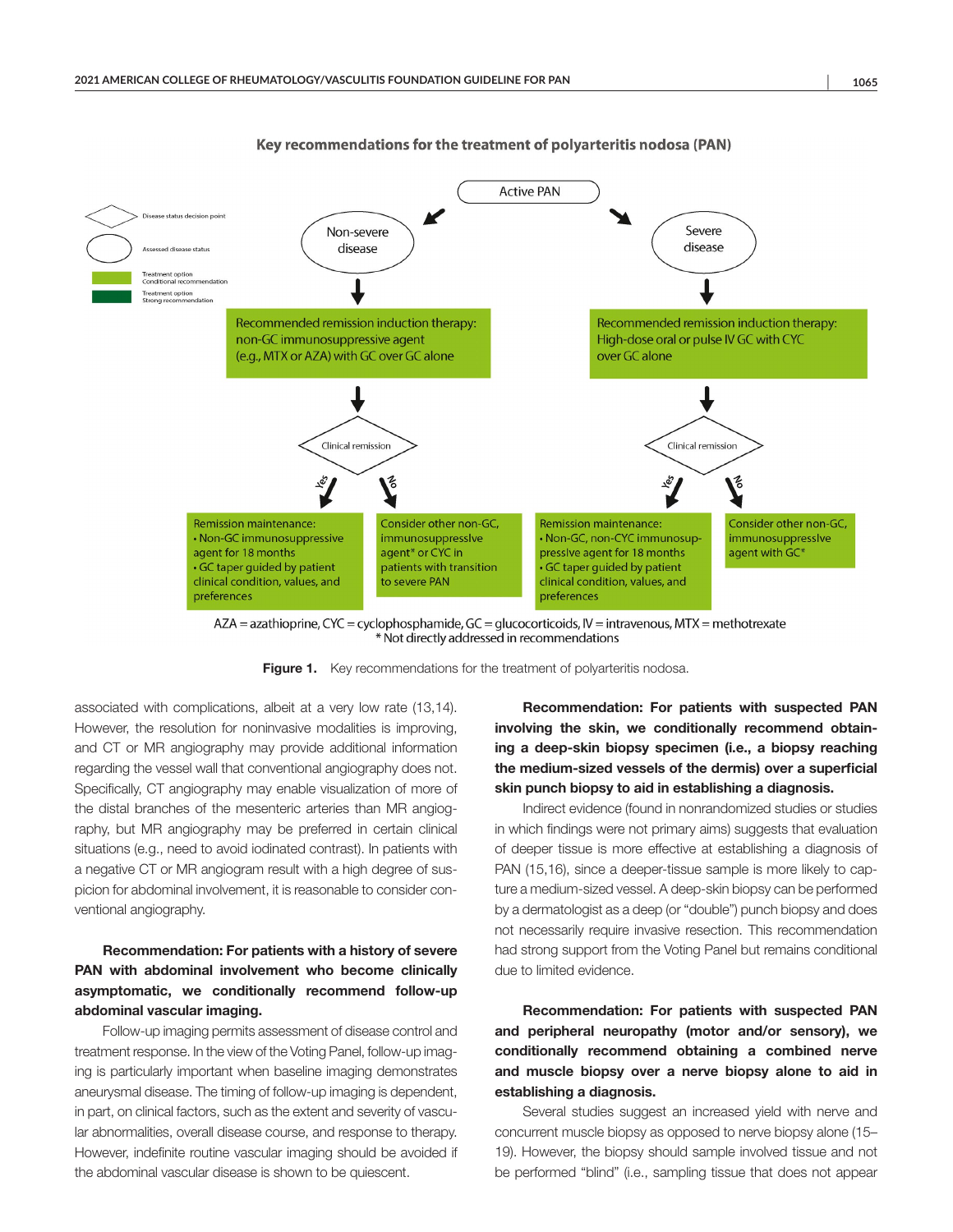to be clinically affected). Of note, biopsy of an affected purely sensory nerve (e.g., sural nerve) is favored to avoid motor deficits.

Recommendation: For patients with a history of peripheral motor neuropathy secondary to PAN, we conditionally recommend serial neurologic examinations instead of repeated electromyography/nerve conduction studies (e.g., every 6 months) to monitor disease activity.

This recommendation is based on the opinion of the Voting Panel due to a lack of published evidence addressing the issue. Repeated electromyography in a patient with stable symptoms is *not* recommended due to the invasive nature of this study. However, repeated electromyography/nerve conduction study would be warranted if there were uncertainty as to whether a new (or worsening) process was developing.

#### **Treatment of active disease**

Recommendation: For patients with newly diagnosed active, severe PAN, we conditionally recommend initiating treatment with intravenous (IV) pulse glucocorticoids over high-dose oral glucocorticoids.

In several single-arm and comparative studies, evaluations of medical therapy were confounded by the use of other medications and did not control for IV pulse or high-dose oral glucocorticoid use (20–22). However, for active and severe disease specifically, patients may benefit from the additional mechanism of action of high-dose pulse glucocorticoids. That is, glucocorticoids may rapidly alter cell membrane and receptor function to promote suppression of inflammation once the glucocorticoid receptor is saturated (23). The Voting Panel noted that this recommendation was focused on patients with active, severe disease. For many patients with disease that is not associated with life-threatening manifestations (such as immediate risk of visceral infarct), oral glucocorticoids would be preferred due to lower overall glucocorticoid burden. For pediatric patients, pulse glucocorticoid therapy in other systemic immune disorders appears to have a favorable side-effect profile and is not more strongly associated with infections or other morbidities compared to oral glucocorticoids (24).

Recommendation: For patients with newly diagnosed active, severe PAN, we conditionally recommend initiating treatment with cyclophosphamide and high-dose glucocorticoids over high-dose glucocorticoids alone.

In newly diagnosed severe PAN, a single observational study and indirect evidence suggest that the use of cyclophosphamide has more benefits than glucocorticoid therapy alone, with no differences seen between oral and IV cyclophosphamide (25,26). Moreover, the use of additional cyclophosphamide cycles may provide a medium-term protection (3 years) against

disease relapse, although this benefit wanes by 10 years (21). Use of cyclophosphamide may mitigate glucocorticoid toxicity by decreasing the cumulative steroid dose (27).

Recommendation: For patients with newly diagnosed active, severe PAN, we conditionally recommend initiating treatment with cyclophosphamide and glucocorticoids over rituximab and glucocorticoids.

While case reports have recently raised the question about the efficacy of rituximab use in PAN (28–30), its efficacy in PAN remains uncertain due to the lack of comparative or large singlearm studies in this disease.

Recommendation: For patients with newly diagnosed active, severe PAN who are unable to tolerate cyclophosphamide, we conditionally recommend treating with other nonglucocorticoid immunosuppressive agents and glucocorticoids over glucocorticoids alone.

Indirect evidence (i.e., data obtained from secondary outcomes in prior trials [25,31]) suggests that the combination of nonglucocorticoid immunosuppressive agents, such as azathioprine or methotrexate, with glucocorticoids is superior to glucocorticoids alone. Mycophenolate mofetil has not been well studied in PAN. No direct trials comparing glucocorticoid monotherapy with nonglucocorticoid combination therapy are available. In general, patients with severe PAN should be treated with cyclophosphamide over other immunosuppressive agents (26), but in patients unable to tolerate cyclophosphamide, another agent, such as azathioprine or methotrexate, is recommended over glucocorticoid monotherapy. Use of nonglucocorticoid immunosuppressive therapy may provide a glucocorticoid-sparing effect and minimize glucocorticoid toxicity, which is particularly significant in pediatric populations.

Recommendation: For patients with newly diagnosed active, nonsevere PAN, we conditionally recommend treating with nonglucocorticoid immunosuppressive agents and glucocorticoids over glucocorticoids alone.

In cases of nonsevere disease, a patient's age, clinical condition, and their values and preferences are important factors in assessing treatment. Although some patients achieve disease remission while receiving glucocorticoids alone, a substantial number of patients ultimately require additional nonglucocorticoid therapy, usually azathioprine or methotrexate (20). This recommendation contradicts management recommendations based on the Five-Factor Score (32), in which patients without factors of severe disease can be treated with glucocorticoids alone. We favor the use of nonglucocorticoid therapy in nonsevere disease, since the addition of nonglucocorticoid therapy may minimize glucocorticoid use and subsequent toxicity.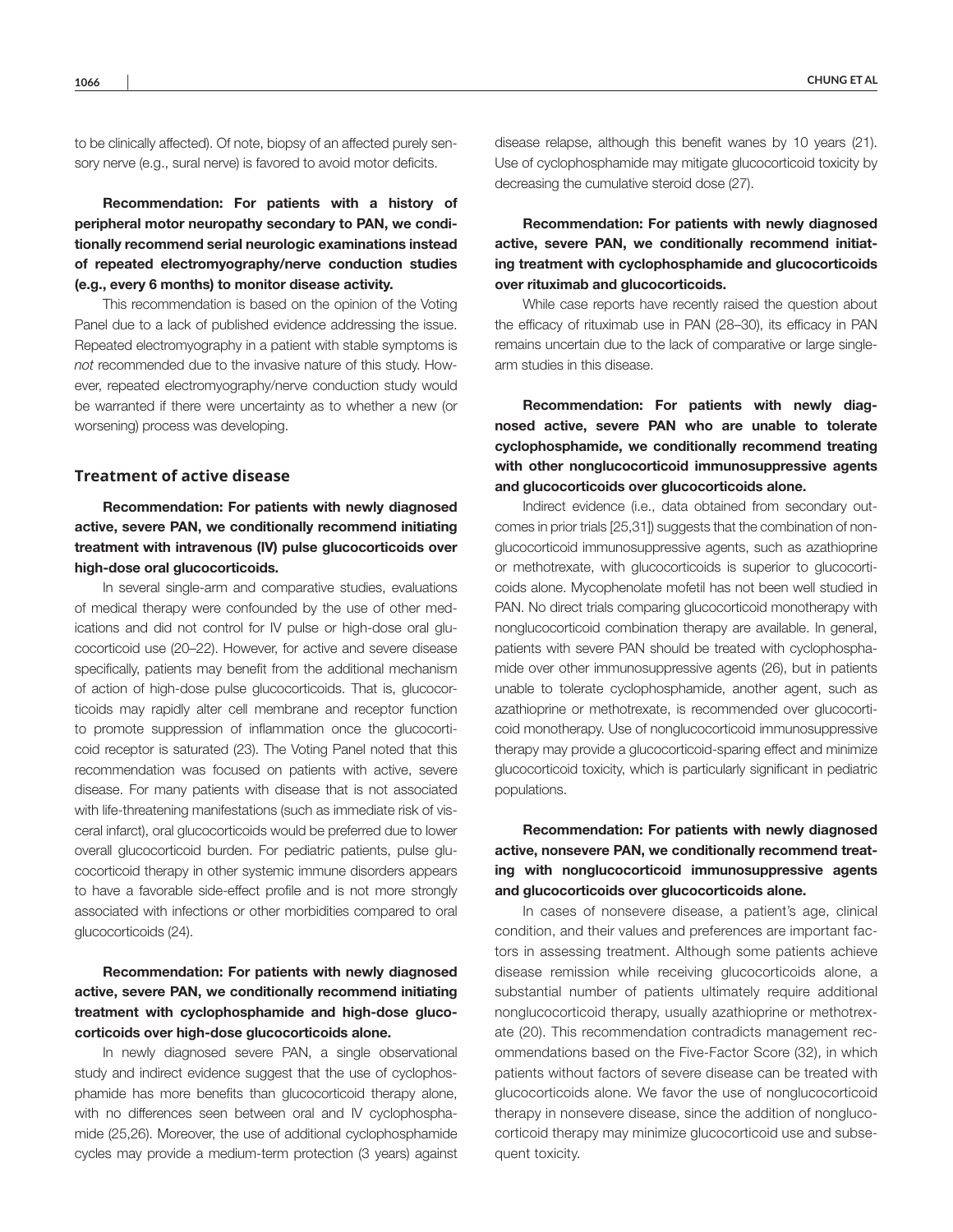Recommendation: In patients with newly diagnosed active, severe PAN, we conditionally recommend *against* using plasmapheresis combined with cyclophosphamide and glucocorticoids over cyclophosphamide and glucocorticoids alone.

In a single trial conducted in 1995, the use of plasmapheresis in PAN was evaluated, but a distinction between PAN and HBV-associated PAN was not made (33). Confidence intervals in this study were very wide. Thus, evidence supporting the use of plasmapheresis in non–HBV-associated PAN is unavailable and the benefit unclear. Plasmapheresis may be considered in catastrophic cases unresponsive to the recommended aggressive immunosuppressive therapies and may have a role in the management of HBV-related PAN.

Recommendation: For patients with PAN in remission who are receiving nonglucocorticoid immunosuppressive therapy, we conditionally recommend discontinuation of nonglucocorticoid immunosuppressive agents after 18 months over continued (indefinite) treatment.

Evidence for this recommendation is based on a single study that was performed in 1979 (31). Although a significant number of patients with PAN have disease relapse, the majority experience monophasic disease (20). Indefinite treatment may therefore not be needed. Disease needs to be in sustained remission (Table 1) before discontinuing therapy.

Ungraded position statement: The optimal duration of glucocorticoid therapy for PAN (e.g., tapering off by 6 months or longer than 6 months) is not well established, and thus, the duration of therapy should be guided by the patient's clinical condition, values, and preferences.

In PAN, studies to determine the optimal length of time for glucocorticoid use have not been performed. In studies of other types of vasculitis (34), faster tapers led to more flares, which were often not organ-threatening and may have been mild. The Patient Panel preferred a longer taper, as a primary concern was disease control rather than glucocorticoid toxicity. Thus, duration of glucocorticoid use should be influenced by the patient's clinical condition, values, and preferences.

#### **Treatment of refractory disease**

Recommendation: For patients with severe PAN that is refractory to treatment with glucocorticoids and nonglucocorticoid immunosuppressive agents other than cyclophosphamide, we conditionally recommend switching the nonglucocorticoid immunosuppressive agent to cyclophosphamide over increasing glucocorticoids alone.

Based on the effectiveness of cyclophosphamide in new-onset severe PAN (26), indirect evidence suggests that

cyclophosphamide should be used in patients with PAN that has evolved from a nonsevere presentation to one that is severe and does not adequately respond to other immunosuppressive agents.

## **Remission maintenance**

Recommendation: For patients with newly diagnosed PAN who have achieved disease remission with cyclophosphamide, we conditionally recommend transitioning to another nonglucocorticoid immunosuppressive agent over continuing cyclophosphamide.

Due to its toxicity, cyclophosphamide therapy should not continue indefinitely and should generally be limited to 3–6 months per course (21). Based on the experience in antineutrophil cytoplasmic antibody–associated vasculitis, transitioning to another less toxic agent such as methotrexate or azathioprine is recommended once disease remission has been attained. Given the lack of clinical trials investigating remission maintenance in PAN, this recommendation was based on expert experience.

## **Other considerations**

Recommendation: For patients with PAN with nerve and/or muscle involvement, we conditionally recommend physical therapy.

Indirect evidence for PAN is available for this recommendation from studies in inflammatory myositis. Based on this, we conditionally recommend this intervention due to its potential benefit and minimal risk. Physical therapy may be more beneficial for those with more substantial motor involvement. Patients on the Voting Panel expressed a high degree of enthusiasm for physical therapy as a modality for recovery and rehabilitation, in that they felt they had personally experienced benefit from physical therapy.

# Recommendation: For patients with clinical manifestations of deficiency of adenosine deaminase 2 (DADA2), we strongly recommend treatment with tumor necrosis factor inhibitors over glucocorticoids alone.

DADA2 was first described in a series of patients with an early-onset (often childhood) PAN-like vasculitis (35). DADA2 is characterized by recurrent strokes and skin changes and diagnosed using *ADA2* sequencing or ADA2 functional assays, and ADA2 mutations have been identified in patients diagnosed as having systemic PAN (36). Although only 1 case series has been published, the strong signal of benefit of tumor necrosis inhibitors provides evidence that treatment with tumor necrosis inhibitors, instead of conventional immunosuppressive agents such as cyclophosphamide, prevents strokes (35,37). Thus, physicians should consider DADA2 in the setting of a PAN-like syndrome with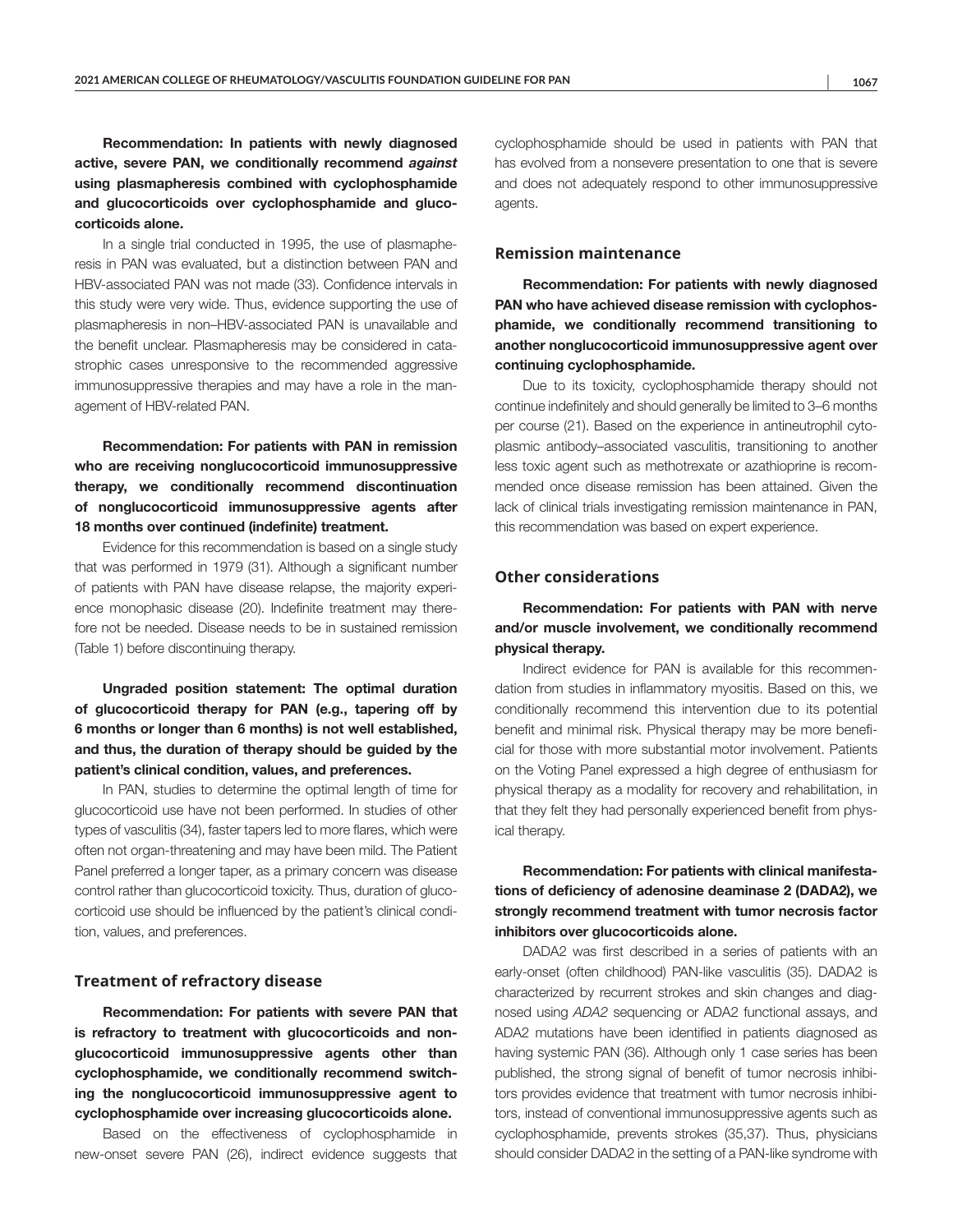strokes, and if confirmed, we strongly recommend use of tumor necrosis factor inhibitors. The Voting Panel voted for a strong recommendation despite the small number of cases, stressing the prevention of severe adverse events.

# **DISCUSSION**

This is the first guideline issued by the ACR, in conjunction with the VF, for the management of systemic PAN. These recommendations constitute a guide to help physicians treat patients with this disease. Because many recommendations are conditional, a patient's clinical condition, values, and preferences should influence the management decisions that are made. These recommendations should not be used by any agency to restrict access to therapy or require that certain therapies be utilized prior to other therapies.

Classic systemic PAN, although rare, remains a disease with a high mortality rate (22). Therefore, recommendations in this guideline indicate that patients with severe disease should be treated with cyclophosphamide and glucocorticoids. However, when patients present with nonsevere disease (i.e., without life- or organ-threatening manifestations such as renal insufficiency and tissue ischemia), use of alternative immunosuppressive agents and a glucocorticoid-sparing regimen is reasonable for remission induction. Use of diagnostic procedures such as angiography, electromyography/nerve conduction studies, and nerve and muscle biopsy is recommended to aid in diagnosis. However, the use of routinely repeated procedures during periods of disease quiescence is discouraged.

PAN has become increasingly rare, and no large clinical trials that focused solely on idiopathic (non–HBV-associated) PAN have been published. In addition, studies of PAN conducted prior to the recognition of microscopic polyangiitis may have included such patients and should be interpreted with caution. Many recommendations were based on expert experience of the Voting Panel and/ or trials that were performed several years and, in some cases, decades ago. Strong recommendations will require larger interventional studies but will be challenging to conduct due to the rarity of this disease.

The process of developing these guidelines has brought to our attention other gaps in our understanding of the optimal treatment for PAN. These gaps include the role of longitudinal vascular imaging studies, the comparative effectiveness of nonglucocorticoid immunosuppressive agents, and the lack of biomarkers to inform disease activity or treatment response. Therefore, we encourage continued research in this disease. Future study and specific areas to investigate include the following: 1) determining how informative longitudinal vascular imaging is for assessing disease activity and determining disease prognosis; 2) conducting randomized clinical trials (including comparative efficacy trials) to assess the efficacy of nonglucocorticoid immunosuppressive agents, as well as identifying the optimal dosing, duration, and

population that would benefit from these agents; 3) developing novel, targeted, and/or glucocorticoid-sparing therapies with minimal toxicity; and 4) identifying biomarkers to inform assessment of disease activity and prognosis.

In summary, the ACR and the VF present these recommendations to assist physicians in managing PAN, and this guideline can serve as a touchstone for basic principles of management. We hope this guideline will evolve as new research is conducted and new diagnostic and treatment strategies for PAN are identified.

#### **ACKNOWLEDGMENTS**

We thank Anne M. Ferris, MBBS, Ora Gewurz-Singer, MD, Rula Hajj-Ali, MD, Eric Matteson, MD, MPH, Robert F. Spiera, MD, Linda Wagner-Weiner, MD, MS, and Kenneth J. Warrington, MD, for serving on the Expert Panel. We thank Antoine G. Sreih, MD, and Gary S. Hoffman, MD, MS, for their contributions during the early phases of this project as members of the Core Team. Dr. Hoffman's participation ended July 2018 due to personal reasons. Dr. Sreih's involvement ended in December 2018 when he became primarily employed by industry, which precluded his continued participation in this project. We thank Joyce Kullman (Vasculitis Foundation) for her assistance with recruitment for the Patient Panel. We thank the patients who (along with authors Kathy A. Full and Omar I. Vitobaldi) participated in the Patient Panel meeting: Jane Ascroft, Scott A. Brunton, Dedra DeMarco, Thomas Fitzpatrick, Jenn Gordon, Maria S. Mckay, Sandra Nye, Stephanie Sakson, and Ben Wilson. We thank Robin Arnold, Catherine E. Najem, MD, MSCE, and Amit Aakash Shah, MD, MPH, for their assistance with the literature review. We thank the ACR staff, including Ms Regina Parker, for assistance in organizing the face-toface meeting and coordinating the administrative aspects of the project, and Ms Robin Lane for assistance in manuscript preparation. We thank Ms Janet Waters for help in developing the literature search strategy and performing the initial literature search, and Ms Janet Joyce for performing the update searches.

#### **AUTHOR CONTRIBUTIONS**

All authors were involved in drafting the article or revising it critically for important intellectual content, and all authors approved the final version to be published. Drs. Chung and Gorelik had full access to all of the data in the study and takes responsibility for the integrity of the data and the accuracy of the data analysis.

Study conception and design. Chung, Gorelik, Langford, Maz, Abril, Guyatt, Archer, Full, Grayson, Merkel, Seo, Stone, Sule, Sundel, Vitobaldi, Turner, Mustafa.

Acquisition of data. Chung, Gorelik, Langford, Maz, Abril, Full, Imundo, Kim, Merkel, Stone, Vitobaldi, Byram, Dua, Husainat, James, Kalot, Lin, Springer, Turgunbaev, Villa-Forte, Turner, Mustafa.

Analysis and interpretation of data. Chung, Gorelik, Langford, Maz, Abril, Archer, Conn, Full, Grayson, Ibarra, Imundo, Kim, Merkel, Rhee, Seo, Stone, Vitobaldi, Warner, Byram, Dua, Husainat, Kalot, Lin, Springer, Turgunbaev, Mustafa.

## **REFERENCES**

- 1. Jennette JC, Falk RJ, Bacon PA, Basu N, Cid MC, Ferrario F, et al. 2012 revised International Chapel Hill Consensus Conference nomenclature of vasculitides. Arthritis Rheum 2013;65:1–11.
- 2. Pagnoux C, Seror R, Henegar C, Mahr A, Cohen P, Le Guern V, et al. Clinical features and outcomes in 348 patients with polyarteritis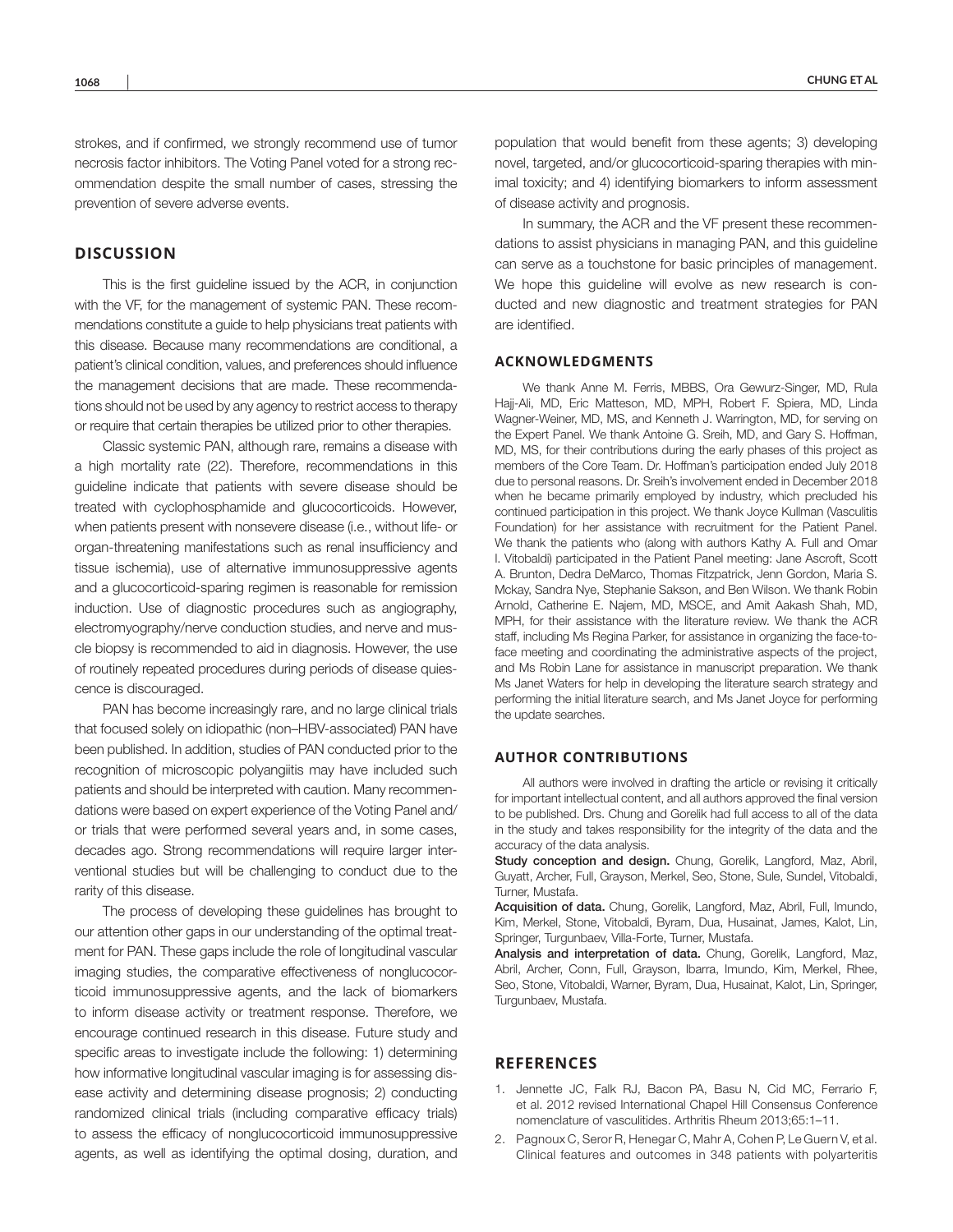nodosa: a systematic retrospective study of patients diagnosed between 1963 and 2005 and entered into the French Vasculitis Study Group database. Arthritis Rheum 2010;62:616–26.

- 3. Hernandez-Rodriguez J, Alba MA, Prieto-Gonzalez S, Cid MC. Diagnosis and classification of polyarteritis nodosa [review]. J Autoimmun 2014;48–49:84–9.
- 4. Guyatt GH, Oxman AD, Vist GE, Kunz R, Falck-Ytter Y, Alonso-Coello P, et al. GRADE: an emerging consensus on rating quality of evidence and strength of recommendations. BMJ 2008;336:924–6.
- 5. Andrews J, Guyatt G, Oxman AD, Alderson P, Dahm P, Falck-Ytter Y, et al. GRADE guidelines: 14. Going from evidence to recommendations: the significance and presentation of recommendations. J Clin Epidemiol 2013;66:719–25.
- 6. Alexander PE, Gionfriddo MR, Li SA, Bero L, Stoltzfus RJ, Neumann I, et al. A number of factors explain why WHO guideline developers make strong recommendations inconsistent with GRADE guidance. J Clin Epidemiol 2016;70:111–22.
- 7. Neumann I, Santesso N, Akl EA, Rind DM, Vandvik PO, Alonso-Coello P, et al. A guide for health professionals to interpret and use recommendations in guidelines developed with the GRADE approach [review]. J Clin Epidemiol 2016;72:45–55.
- 8. Hekali P, Kajander H, Pajari R, Stenman S, Somer T. Diagnostic significance of angiographically observed visceral aneurysms with regard to polyarteritis nodosa. Acta Radiol 1991;32:143–8.
- 9. Pagnoux C, Mahr A, Cohen P, Guillevin L. Presentation and outcome of gastrointestinal involvement in systemic necrotizing vasculitides: analysis of 62 patients with polyarteritis nodosa, microscopic polyangiitis, Wegener granulomatosis, Churg-Strauss syndrome, or rheumatoid arthritis-associated vasculitis. Medicine (Baltimore) 2005;84:115–28.
- 10. Watts R, Lane S, Hanslik T, Hauser T, Hellmich B, Koldingsnes W, et al. Development and validation of a consensus methodology for the classification of the ANCA-associated vasculitides and polyarteritis nodosa for epidemiological studies. Ann Rheum Dis 2007;66:222–7.
- 11. Stanson AW, Friese JL, Johnson CM, McKusick MA, Breen JF, Sabater EA, et al. Polyarteritis nodosa: spectrum of angiographic findings. Radiographics 2001;21:151–9.
- 12. Singhal M, Gupta P, Sharma A, Lal A, Rathi M, Khandelwal N. Role of multidetector abdominal CT in the evaluation of abnormalities in polyarteritis nodosa. Clin Radiol 2016;71:222–7.
- 13. Schmidt WA. Use of imaging studies in the diagnosis of vasculitis [review]. Curr Rheumatol Rep 2004;6:203–11.
- 14. Pipitone N, Versari A, Salvarani C. Role of imaging studies in the diagnosis and follow-up of large-vessel vasculitis: an update. Rheumatology (Oxford) 2008;47:403–8.
- 15. Albert DA, Silverstein MD, Paunicka K, Reddy G, Chang RW, Derus C. The diagnosis of polyarteritis nodosa. II. Empirical verification of a decision analysis model. Arthritis Rheum 1988;31:1128–34.
- 16. Wees SJ, Sunwoo IN, Oh SJ. Sural nerve biopsy in systemic necrotizing vasculitis. Am J Med 1981;71:525–32.
- 17. Walker GL. Neurological features of polyarteritis nodosa. Clin Exp Neurol 1978;15:237–47.
- 18. Martinez AC, Barbado FJ, Ferrer MT, Vazquez JJ, Conde MC, Aquado AG. Electrophysiological study in systemic necrotizing vasculitis of the polyarteritis nodosa group. Electromyogr Clin Neurophysiol 1988;28:167–73.
- 19. Vital C, Vital A, Canron MH, Jaffre A, Viallard JF, Ragnaud JM, et al. Combined nerve and muscle biopsy in the diagnosis of vasculitic

neuropathy: a 16-year retrospective study of 202 cases. J Peripher Nerv Syst 2006;11:20–9.

- 20. Ribi C, Cohen P, Pagnoux C, Mahr A, Arène JP, Puéchal X, et al. Treatment of polyarteritis nodosa and microscopic polyangiitis without poor-prognosis factors: a prospective randomized study of one hundred twenty-four patients. Arthritis Rheum 2010;62:1186–97.
- 21. Samson M, Puéchal X, Mouthon L, Devilliers H, Cohen P, Bienvenu B, et al. Microscopic polyangiitis and non-HBV polyarteritis nodosa with poor-prognosis factors: 10-year results of the prospective CHUSPAN trial. Clin Exp Rheumatol 2017;35 Suppl 103:176–84.
- 22. Samson M, Puechal X, Devilliers H, Ribi C, Cohen P, Bienvenu B, et al. Long-term follow-up of a randomized trial on 118 patients with polyarteritis nodosa or microscopic polyangiitis without poor-prognosis factors [review]. Autoimmun Rev 2014;13:197–205.
- 23. Lipworth BJ. Therapeutic implications of non-genomic glucocorticoid activity [editorial]. Lancet 2000;356:87–9.
- 24. Ruiz-Irastorza G, Ugarte A, Terrier CS, Lazaro E, Iza A, Couzi L, et al. Repeated pulses of methyl-prednisolone with reduced doses of prednisone improve the outcome of class III, IV and V lupus nephritis: an observational comparative study of the Lupus-Cruces and lupus-Bordeaux cohorts [review]. Autoimmun Rev 2017;16:826–32.
- 25. Cohen RD, Conn DL, Ilstrup DM. Clinical features, prognosis, and response to treatment in polyarteritis. Mayo Clin Proc 1980;55:146–55.
- 26. Gayraud M, Guillevin L, le Toumelin P, Cohen P, Lhote F, Casassus P, et al. Long-term followup of polyarteritis nodosa, microscopic polyangiitis, and Churg-Strauss syndrome: analysis of four prospective trials including 278 patients. Arthritis Rheum 2001;44:666–75.
- 27. Mina R, von Scheven E, Ardoin SP, Eberhard BA, Punaro M, Ilowite N, et al. Consensus treatment plans for induction therapy of newly diagnosed proliferative lupus nephritis in juvenile systemic lupus erythematosus. Arthritis Care Res (Hoboken) 2012;64:375–83.
- 28. Seri Y, Shoda H, Hanata N, Nagafuchi Y, Sumitomo S, Fujio K, et al. A case of refractory polyarteritis nodosa successfully treated with rituximab. Mod Rheumatol 2017;27:696–8.
- 29. Ribeiro E, Cressend T, Duffau P, Grenouillet-Delacre M, Rouanet-Larivière M, Vital A, et al. Rituximab efficacy during a refractory polyarteritis nodosa flare. Case Rep Med 2009;738293.
- 30. Al-Homood IA, Aljahlan MA. Successful use of combined corticosteroids and rituximab in a patient with refractory cutaneous polyarteritis nodosa. J Dermatol Dermatol Surg 2017;21:24–6.
- 31. Leib ES, Restivo C, Paulus HE. Immunosuppressive and corticosteroid therapy of polyarteritis nodosa. Am J Med 1979;67:941–7.
- 32. Guillevin L, Pagnoux C, Seror R, Mahr A, Mouthon L, le Toumelin P, for the French Vasculitis Study Group (FVSG). The Five-Factor Score revisited: assessment of prognoses of systemic necrotizing vasculitides based on the French Vasculitis Study Group (FVSG) cohort. Medicine (Baltimore) 2011;90:19–27.
- 33. Guillevin L, Lhote F, Cohen P, Jarrousse B, Lortholary O, Généreau T, et al. Corticosteroids plus pulse cyclophosphamide and plasma exchanges versus corticosteroids plus pulse cyclophosphamide alone in the treatment of polyarteritis nodosa and Churg-Strauss syndrome patients with factors predicting poor prognosis: a